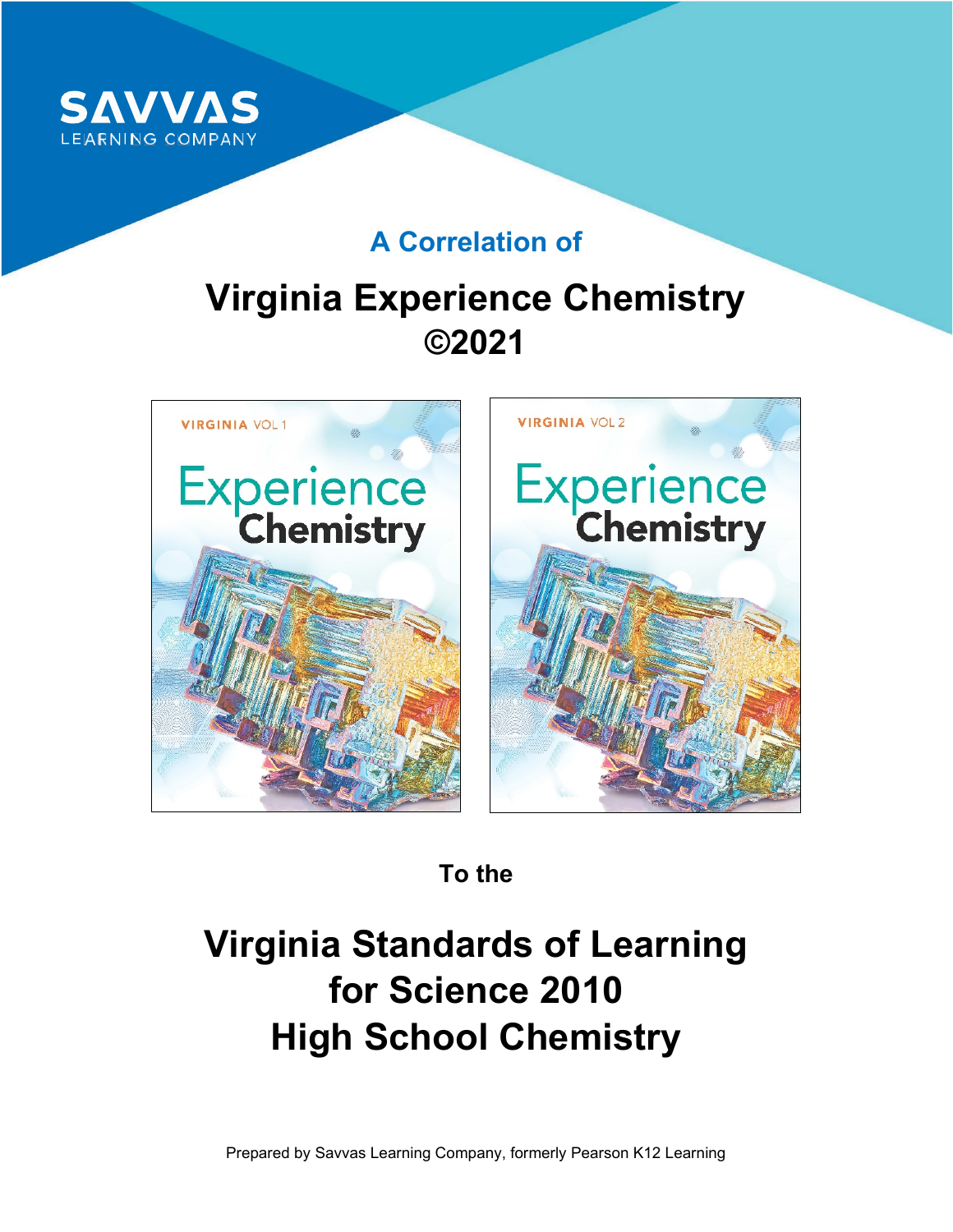#### **Introduction**

This document demonstrates how the *Experience Chemistry ©2021* program supports the Virginia Standards of Learning for Science 2010: High School Chemistry. Correlation page references are to the Student and Teacher's Editions and cited at the page level.

Savvas Learning Company is excited to introduce *Experience Chemistry!* From climate change, water quality, and the newest energy sources, to the foods we grow and eat, your students will experience chemistry like never before. The program uses cool, weird, and amazing phenomena to engage students in 3-D science. Give students an up-close, first-hand experience they'll never forget.

#### **Be the first to** *Experience It!*

Storylines are organized around a real-world Anchoring Phenomena that sparks student curiosity, gives a purpose to learning and connects chemistry concepts through a unifying unique occurrence. Students encounter everyday phenomena through Claims-Evidence Reasoning Exercises, Authentic Readings, STEM Projects, and Engineering Performance Tasks.

#### **Explore Phenomena with Flinn Scientific!**

**Experience Chemistry** and Flinn Scientific partner to deliver high-quality inquiry opportunities to chemistry classrooms. Lab Experiments, Engineering Challenges, Performance Tasks, Virtual Reality Simulations, and Lab Videos by Flinn Scientific immerse students in hands-on chemistry.

#### **Hands-On Labs**

• Assign student-friendly labs focused on real-world phenomena in every learning experience.

• Customize your lessons with four versions of every lab including Open-Ended, Guided, Shortened, and Advanced.

#### **Lab Videos**

• Background videos, demo videos and summary videos engage and connect students to the phenomena, prepare students and instructors for set-up and revisit concepts before assessments.

#### **Design Challenges and Performance Tasks**

• Students mimic the real-world activities of engineers as they define and solve problems and design, test and evaluate solutions.

• Students demonstrate mastery of three-dimensional learning at the end of every Investigation with a Performance-Based assessment.

#### **Lab Kits**

• Simplify lab set-up and solution preparation with time-saving lab kits.

#### **Virtual Reality**

• Immerse your students in 360º simulations that bring chemistry to life.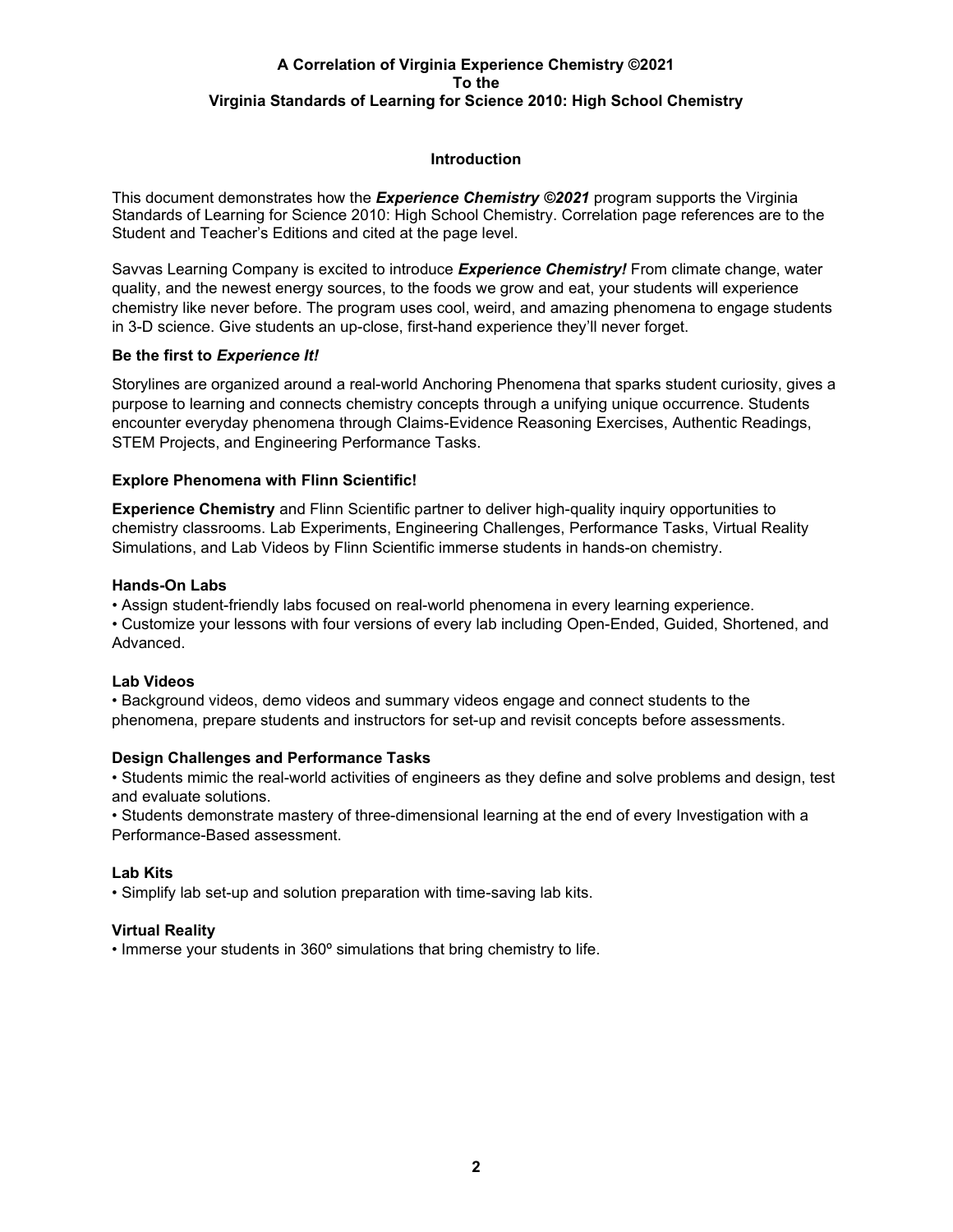#### **Table of Contents**

| (CH.1) The student will investigate and understand that experiments in which variables are                                                                                                                   |
|--------------------------------------------------------------------------------------------------------------------------------------------------------------------------------------------------------------|
| (CH.2) The student will investigate and understand that the placement of elements on the periodic<br>table is a function of their atomic structure. The periodic table is a tool used for the investigations |
| (CH.3) The student will investigate and understand how conservation of energy and matter is                                                                                                                  |
| (CH.4) The student will investigate and understand that chemical quantities are based on molar                                                                                                               |
| (CH.5) The student will investigate and understand that the phases of matter are explained by                                                                                                                |
| (CH.6) The student will investigate and understand how basic chemical properties relate to                                                                                                                   |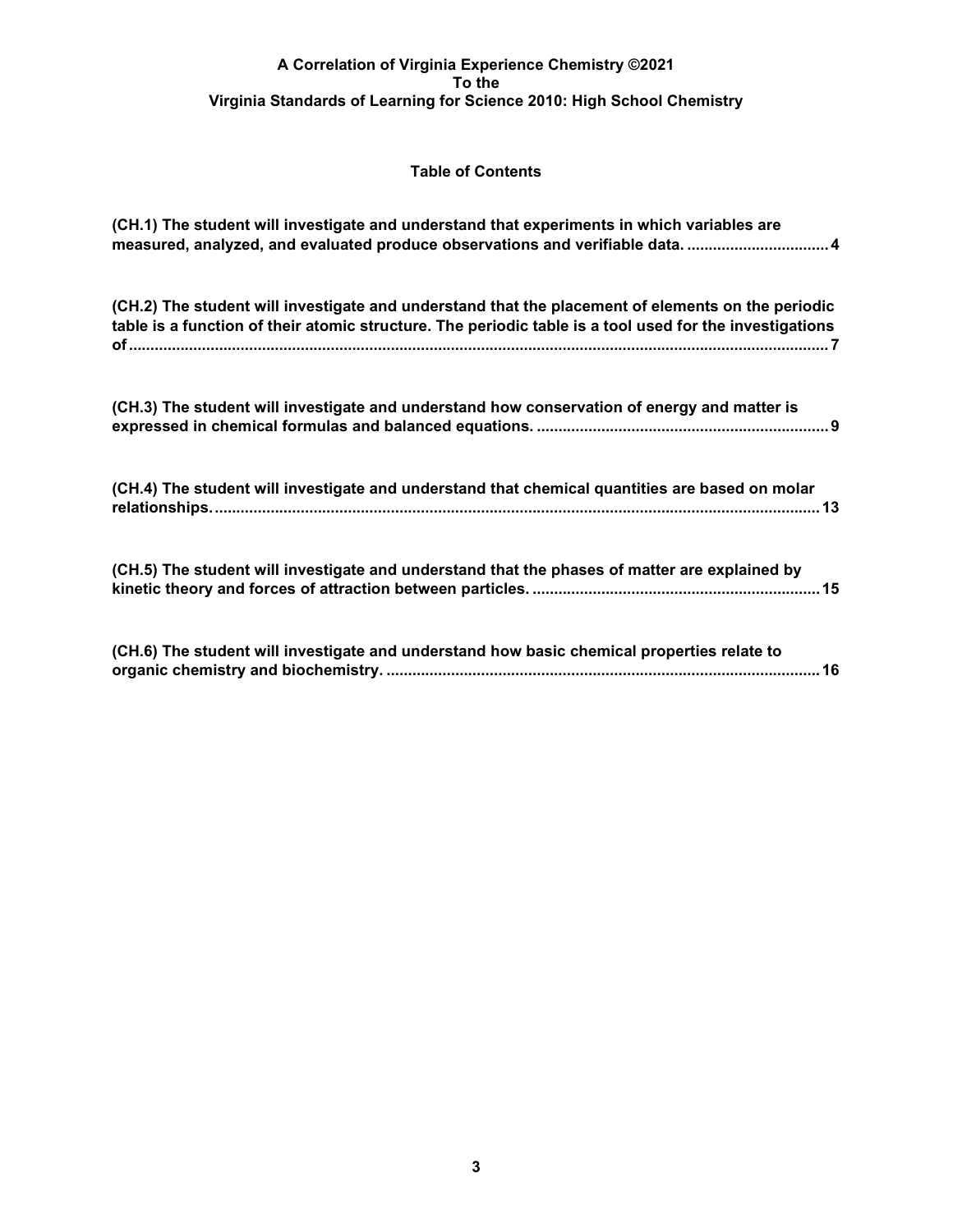| Virginia Standards of Learning for Science 2010<br><b>High School Chemistry</b>                                                                                           | <b>Virginia Experience Chemistry</b><br>©2021                                                                                                                                                                                                                                                                                                                                                                                                                                                                                                                                                                                      |
|---------------------------------------------------------------------------------------------------------------------------------------------------------------------------|------------------------------------------------------------------------------------------------------------------------------------------------------------------------------------------------------------------------------------------------------------------------------------------------------------------------------------------------------------------------------------------------------------------------------------------------------------------------------------------------------------------------------------------------------------------------------------------------------------------------------------|
| (CH.1) The student will investigate and understand that experiments in which variables are measured,<br>analyzed, and evaluated produce observations and verifiable data. |                                                                                                                                                                                                                                                                                                                                                                                                                                                                                                                                                                                                                                    |
| (CH.1.a) designated laboratory techniques;                                                                                                                                | This objective is met throughout Virginia Experience<br>Chemistry. For examples, please see:<br><b>Teacher Guide:</b><br>Lab Techniques, T32<br>Realize <sup>™</sup> Digital Resources:<br>Inquiry Labs: Characteristics of Ionic Bonds;<br>Investigate Covalent Bonds; Intermolecular Forces;<br>Measure the Energy of a Phase Change; Investigate<br>Surface Tension; The Thermodynamics of Hand<br>Warmers; Human Activity and Carbon Emissions;<br>Titrations - The Study of Acid-Base Chemistry<br>Performance-Based Assessments: Measure Energy<br>in Combustion Reactions; Calcium Carbonate and<br><b>Shell Production</b> |
| (CH.1.b) safe use of chemicals and equipment;                                                                                                                             | This objective is met throughout Virginia Experience<br>Chemistry. For examples, please see:<br>Realize™ Digital Resources:<br>Inquiry Labs: Measure Energy Flow in Chemical<br>Reactions; Evaluate the Thermal Equilibrium of<br>Metals; Types of Chemical Reactions; Energy in the<br>Atmosphere; Explore Chemical Equilibrium<br>Performance-Based Assessments: Evaluate Atomic<br>Structure with Flame Tests; Qualitative Analysis and<br>Chemical Bonding; Reaction Rates and Dissolution;<br>Quantitative Analysis of Acid Rain; Calcium Carbonate<br>and Shell Production                                                   |
| (CH.1.c) proper response to emergency situations;                                                                                                                         | This objective is met throughout Virginia Experience<br>Chemistry. For examples, please see:<br><b>Teacher Guide:</b><br>Management, T32<br>Realize <sup>™</sup> Digital Resources:<br>Inquiry Labs: Measure Acid Strength; Analysis of<br><b>Buffer Solutions and Ranges</b>                                                                                                                                                                                                                                                                                                                                                      |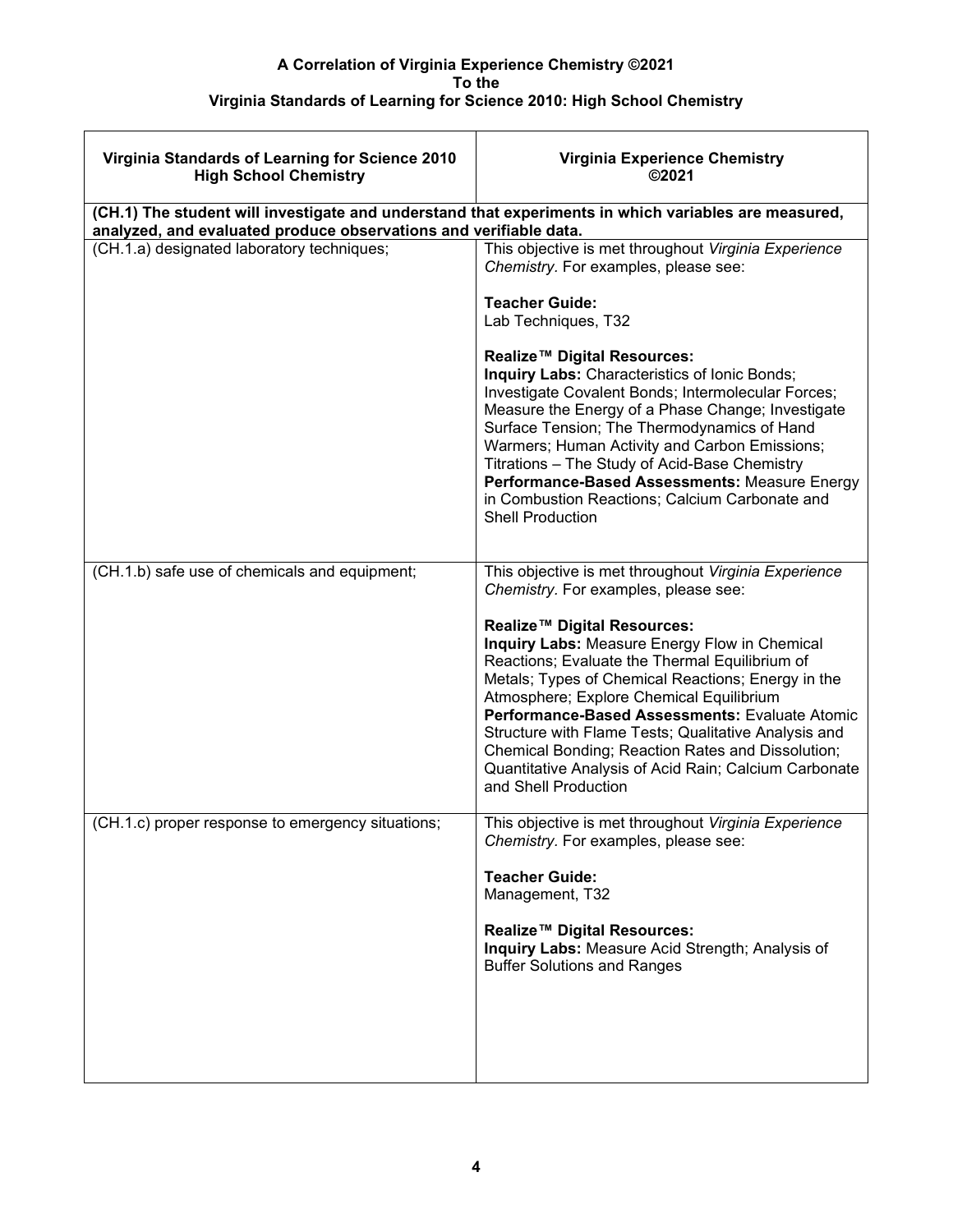| Virginia Standards of Learning for Science 2010<br><b>High School Chemistry</b>             | <b>Virginia Experience Chemistry</b><br>©2021                                                                                                                                                                                                                                                                                                                                                                                                                                                                                                        |
|---------------------------------------------------------------------------------------------|------------------------------------------------------------------------------------------------------------------------------------------------------------------------------------------------------------------------------------------------------------------------------------------------------------------------------------------------------------------------------------------------------------------------------------------------------------------------------------------------------------------------------------------------------|
| (CH.1.d) manipulation of multiple variables, using<br>repeated trials;                      | This objective is met throughout Virginia Experience<br>Chemistry. For examples, please see:                                                                                                                                                                                                                                                                                                                                                                                                                                                         |
|                                                                                             | Realize™ Digital Resources:<br>Inquiry Labs: Energy Densities of Organic Fuels;<br>Investigate Metallic Bonds; Intermolecular Forces;<br>Relationships Between Gas Variables; Carbon<br>Dioxide and Its Role in Climate; Reaction Rates:<br>Iodine Clock; Collision Theory; Carbon Dioxide Levels<br>in Water; The Fate of Carbonate in Acidifying Oceans<br>Performance-Based Assessments: Measure Energy<br>in Combustion Reactions; Gravimetric Analysis of<br>Periodic Trends; Road Deicers; Reaction Rates and<br><b>Dissolution</b>            |
| (CH.1.e) accurate recording, organization, and<br>analysis of data through repeated trials; | This objective is met throughout Virginia Experience<br>Chemistry. For examples, please see:                                                                                                                                                                                                                                                                                                                                                                                                                                                         |
|                                                                                             | Realize <sup>™</sup> Digital Resources:<br>Inquiry Labs: The Ideal Gas Law; Identify Unknowns<br>Through Stoichiometry; Hess's Law and the<br>Combustion of a Metal; The Heat of Melting Ice;<br>Reaction Rates: Iodine Clock; Collision Theory;<br>Titrations - The Study of Acid-Base Chemistry; The<br>Fate of Carbonate in Acidifying Oceans<br>Performance-Based Assessments: Measure Energy<br>in Combustion Reactions; Gravimetric Analysis of<br>Periodic Trends; Identify Evidence of Chemical<br>Reactions; Reaction Rates and Dissolution |
| (CH.1.f) mathematical and procedural error analysis;                                        | This objective is met throughout Virginia Experience<br>Chemistry. For examples, please see:                                                                                                                                                                                                                                                                                                                                                                                                                                                         |
|                                                                                             | Realize <sup>™</sup> Digital Resources:<br>Inquiry Labs: Energy Densities of Organic Fuels;<br>Relationships Between Gas Variables; Identify<br>Unknowns Through Stoichiometry; Determination of<br>Reaction Output; Titrations - The Study of Acid-Base<br>Chemistry<br>Performance-Based Assessments: Measure Energy<br>in Combustion Reactions                                                                                                                                                                                                    |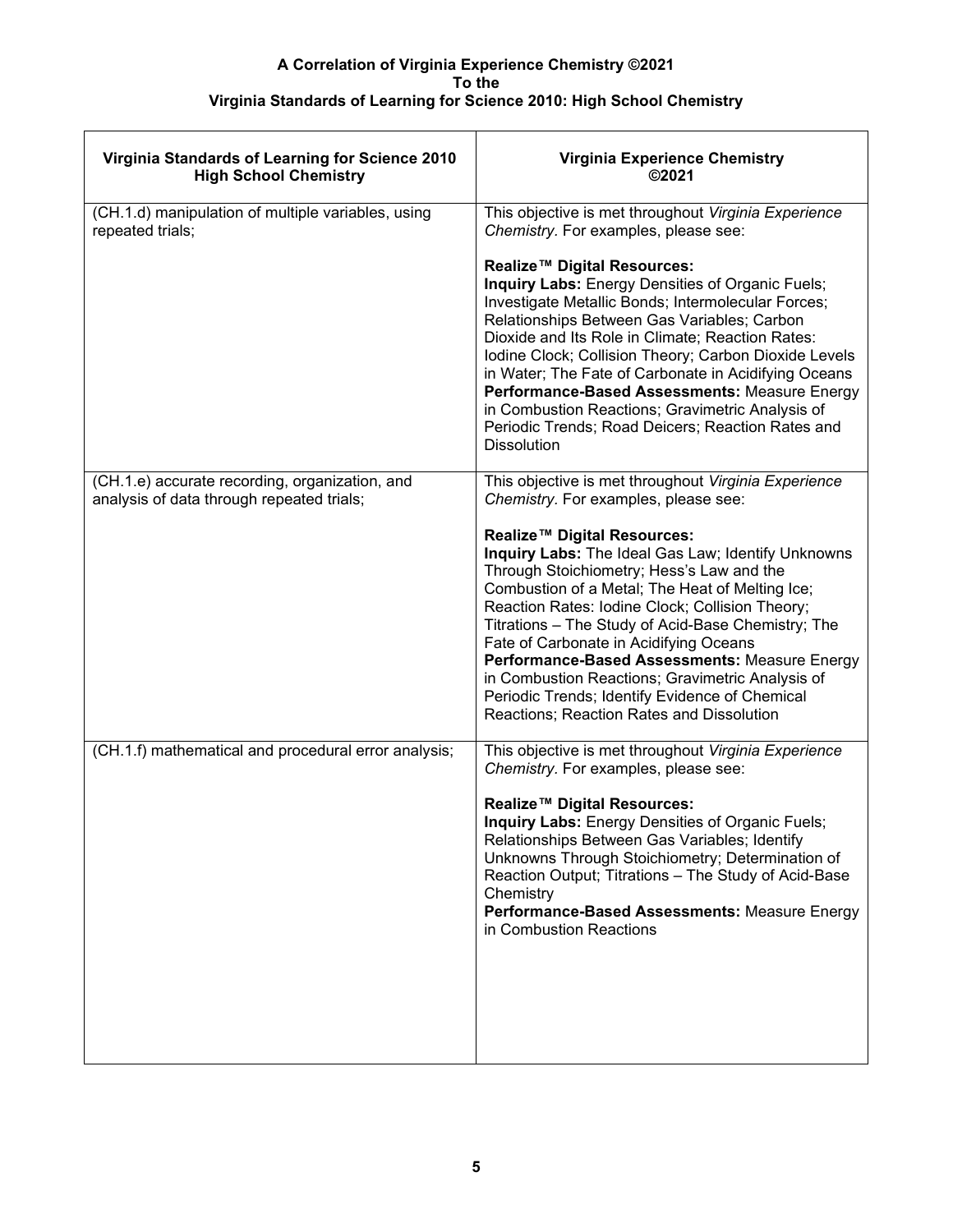| Virginia Standards of Learning for Science 2010<br><b>High School Chemistry</b>                                                                              | <b>Virginia Experience Chemistry</b><br>©2021                                                                                                                                                                                                                                                                                                                                                                                         |
|--------------------------------------------------------------------------------------------------------------------------------------------------------------|---------------------------------------------------------------------------------------------------------------------------------------------------------------------------------------------------------------------------------------------------------------------------------------------------------------------------------------------------------------------------------------------------------------------------------------|
| (CH.1.g) mathematical manipulations including SI<br>units, scientific notation, linear equations, graphing,<br>ratio and proportion, significant digits, and | This objective is met throughout Virginia Experience<br>Chemistry. For examples, please see:                                                                                                                                                                                                                                                                                                                                          |
| dimensional analysis;                                                                                                                                        | Realize <sup>™</sup> Digital Resources:<br>Inquiry Labs: Relationships Between Gas Variables;<br>Determine an Empirical Formula; Identify Unknowns<br>Through Stoichiometry; Determination of Reaction<br>Output; Hess's Law and the Combustion of a Metal;<br>Titrations - The Study of Acid-Base Chemistry<br>Performance-Based Assessments: Gravimetric<br>Analysis of Periodic Trends; Analysis of Basic Copper<br>Carbonate      |
| (CH.1.h) use of appropriate technology including<br>computers, graphing calculators, and probeware, for                                                      | This objective is met throughout Virginia Experience<br>Chemistry. For examples, please see:                                                                                                                                                                                                                                                                                                                                          |
| gathering data, communicating results, and using<br>simulations to model concepts;                                                                           | Realize™ Digital Resources:<br>Inquiry Labs: Thermal Energy and Heat Transfer;<br>Evaluate Atomic Spectra; Elemental Metals,<br>Nonmetals, and Metalloids; Hess's Law and the<br>Combustion of a Metal<br><b>Performance-Based Assessments: Quantitative</b><br>Analysis of Acid Rain                                                                                                                                                 |
| (CH.1.i) construction and defense of a scientific<br>viewpoint; and                                                                                          | This objective is met throughout Virginia Experience<br>Chemistry. For examples, please see:                                                                                                                                                                                                                                                                                                                                          |
|                                                                                                                                                              | Realize™ Digital Resources:<br>Inquiry Labs: Characteristics of Ionic Bonds;<br>Investigate Covalent Bonds; The pH of Seawater<br>Performance-Based Assessments: Climate Change<br>and the Carbon Cycle                                                                                                                                                                                                                               |
| (CH.1.j) the use of current applications to reinforce<br>chemistry concepts.                                                                                 | This objective is met throughout Virginia Experience<br>Chemistry. For examples, please see:                                                                                                                                                                                                                                                                                                                                          |
|                                                                                                                                                              | Realize™ Digital Resources:<br>Inquiry Labs: Climate Change and Keeping Cool;<br>Solar Cell Technology; The pH of Seawater; The Fate<br>of Carbonate in Acidifying Oceans<br>Performance-Based Assessments: Electricity and<br>Wind Energy; Road Deicers; Climate Change and the<br>Carbon Cycle; Calcium Carbonate and Shell<br>Production<br>Digital Activities: Virtual Lab: The Effect of Ocean<br><b>Acidification on Shells</b> |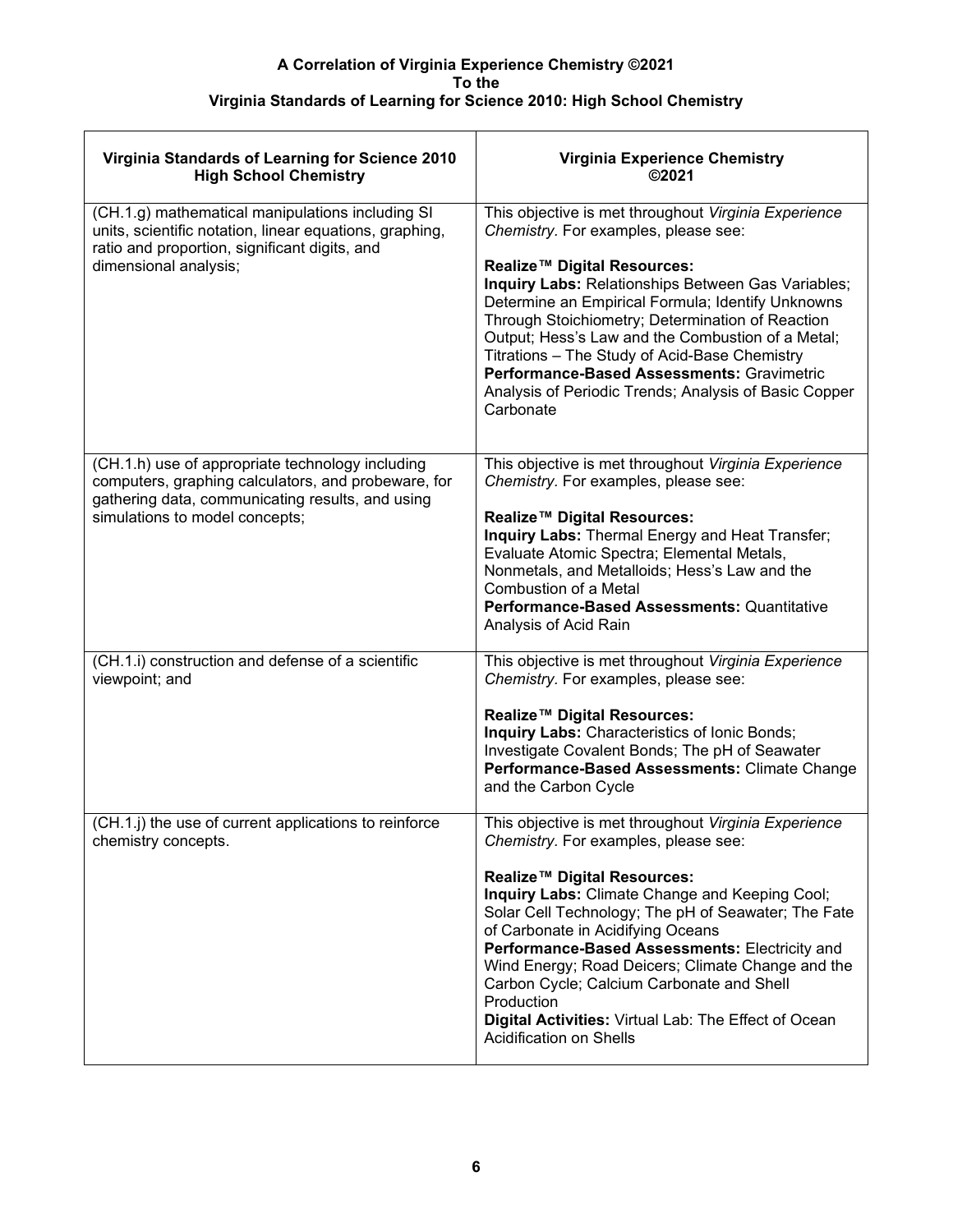| Virginia Standards of Learning for Science 2010<br><b>High School Chemistry</b>                      | <b>Virginia Experience Chemistry</b><br>©2021                                                                                                                                                                                                                                                                                   |
|------------------------------------------------------------------------------------------------------|---------------------------------------------------------------------------------------------------------------------------------------------------------------------------------------------------------------------------------------------------------------------------------------------------------------------------------|
| is a function of their atomic structure. The periodic table is a tool used for the investigations of | (CH.2) The student will investigate and understand that the placement of elements on the periodic table                                                                                                                                                                                                                         |
| (CH.2.a) average atomic mass, mass number, and<br>atomic number:                                     | <b>Experience Notebook, Vol. 1:</b><br>Types of Atoms, 101-102<br>Mass Number, 103<br>SEP Use Mathematics, 103<br>Atomic Mass, 105-109<br>Compare and Contrast, 109<br>Atomic Numbers, 134<br>Realize <sup>™</sup> Digital Resources:<br>Inquiry Labs: Bean Bag Isotopes<br><b>Digital Activities: Explore Atomic Particles</b> |
| (CH.2.b) isotopes, half lives, and radioactive decay;                                                | <b>Experience Notebook, Vol. 1:</b><br>Mantle Convection, 72<br>Isotopes, 104<br>SEP Communicate Information, 104<br>Realize <sup>™</sup> Digital Resources:<br>Inquiry Labs: Radioactive Decay; Bean Bag<br>Isotopes; Isotopes and Mass Spectrometry<br>Digital Activities: Model Isotopes; Dissect Atom<br>Composition        |
| (CH.2.c) mass and charge characteristics of<br>subatomic particles;                                  | <b>Experience Notebook, Vol. 1:</b><br>Visualizing the Atom, 100<br>CCC Scale, Proportion, and Quantity, 100<br>Realize™ Digital Resources:<br>Performance-Based Assessments: Evaluate Atomic<br><b>Structure with Flame Tests</b><br>Digital Activities: Explore Atomic Particles; A Quick<br>Look at the Parts of an Atom     |
| (CH.2.d) families or groups;                                                                         | <b>Experience Notebook, Vol. 1:</b><br>The Modern Periodic Table, 134-136<br>Realize <sup>™</sup> Digital Resources:<br>Digital Activities: Animation: The Design of the<br>Periodic Table                                                                                                                                      |
| (CH.2.e) periods;                                                                                    | <b>Experience Notebook, Vol. 1:</b><br>The Modern Periodic Table, 134-136<br>Realize <sup>™</sup> Digital Resources:<br>Digital Activities: Animation: The Design of the<br>Periodic Table                                                                                                                                      |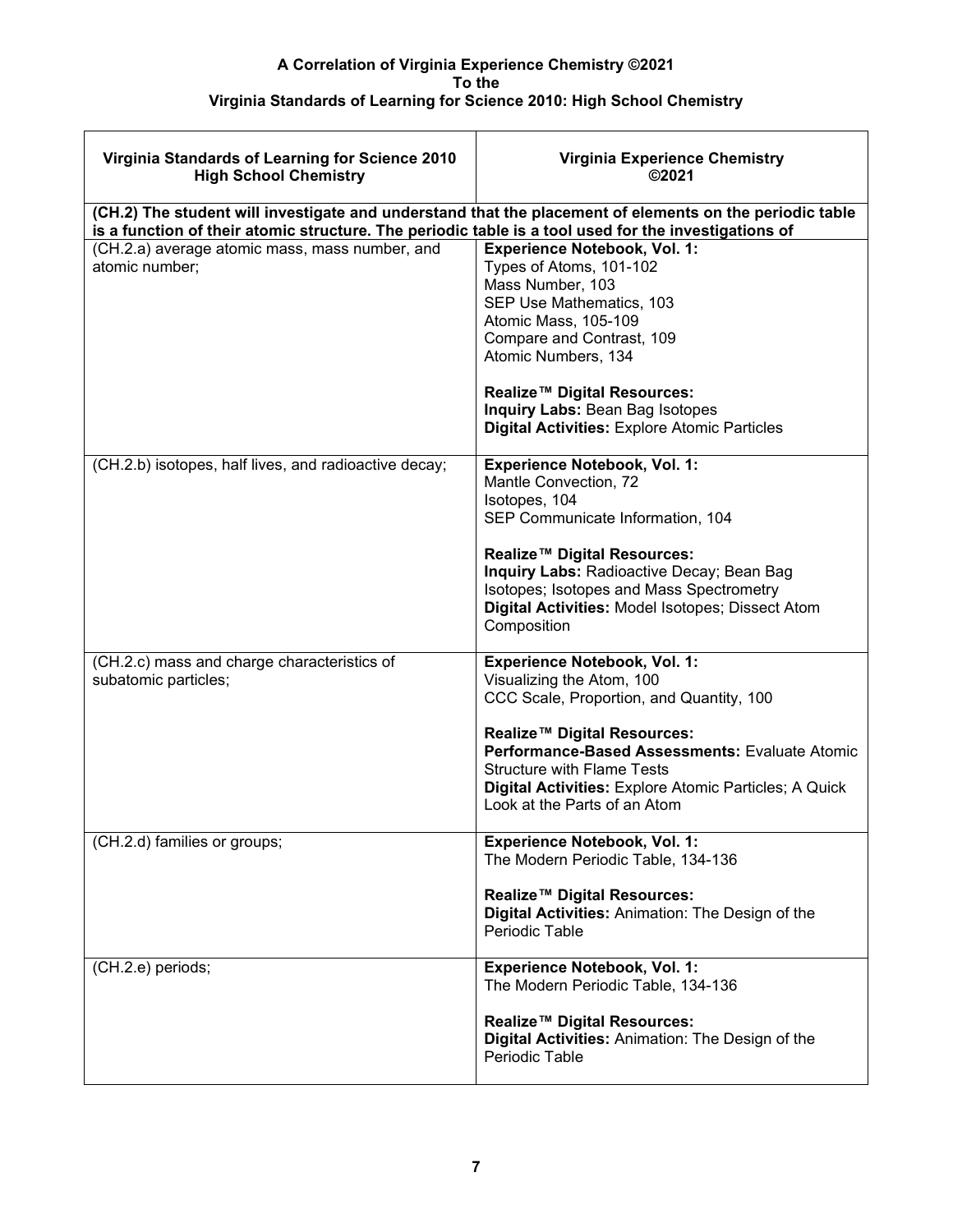| Virginia Standards of Learning for Science 2010<br><b>High School Chemistry</b>                           | <b>Virginia Experience Chemistry</b><br>©2021                                                                                                                                                                                                                                                                                                                                                                                                                                                               |
|-----------------------------------------------------------------------------------------------------------|-------------------------------------------------------------------------------------------------------------------------------------------------------------------------------------------------------------------------------------------------------------------------------------------------------------------------------------------------------------------------------------------------------------------------------------------------------------------------------------------------------------|
| (CH.2.f) trends including atomic radii,<br>electronegativity, shielding effect, and ionization<br>energy; | <b>Experience Notebook, Vol. 1:</b><br>The Shielding Effect and Effective Nuclear Charge,<br>141-142<br>SEP Develop Models, 143<br>Atomic Radius, 144-146<br>SEP Develop Models, 145<br>Ionization Energy, 147<br>CCC Patterns, 147<br>Successive Ionization Energies, 148<br>Electron Affinity, 149<br>SEP Develop and Use Models, 149<br>Connecting the Trends, 151<br>CCC Patterns, 151<br>Electronegativity and the Periodic Table, 174<br>CCC Patterns, 174<br>Realize <sup>™</sup> Digital Resources: |
|                                                                                                           | <b>Inquiry Labs: Periodic Trends and Properties</b><br>Performance-Based Assessments: Gravimetric<br>Analysis of Periodic Trends<br>Digital Activities: Writing About Science: Properties<br>of Atoms: Size vs. Mass; Size Trends and Shielding<br>Effect; Predict Reactivity Using Periodic Trends;<br><b>Effective Nuclear Charge and Electron Shielding</b>                                                                                                                                              |
| (CH.2.g) electron configurations, valence electrons,<br>and oxidation numbers;                            | <b>Experience Notebook, Vol. 1:</b><br>Electron Configurations, 121<br>Energy and Stability in Electron Configurations, 122-<br>123<br>Patterns in Electron Configurations, 124-126<br>Valence Electrons, 127<br>CCC Patterns, 127<br>Revisit Investigative Phenomenon, 128<br>Realize™ Digital Resources:<br><b>Inquiry Labs: Model Electron Configuration</b><br>Digital Activities: Patterns in Electron Configurations;<br><b>Model Electron Configurations</b>                                         |
|                                                                                                           |                                                                                                                                                                                                                                                                                                                                                                                                                                                                                                             |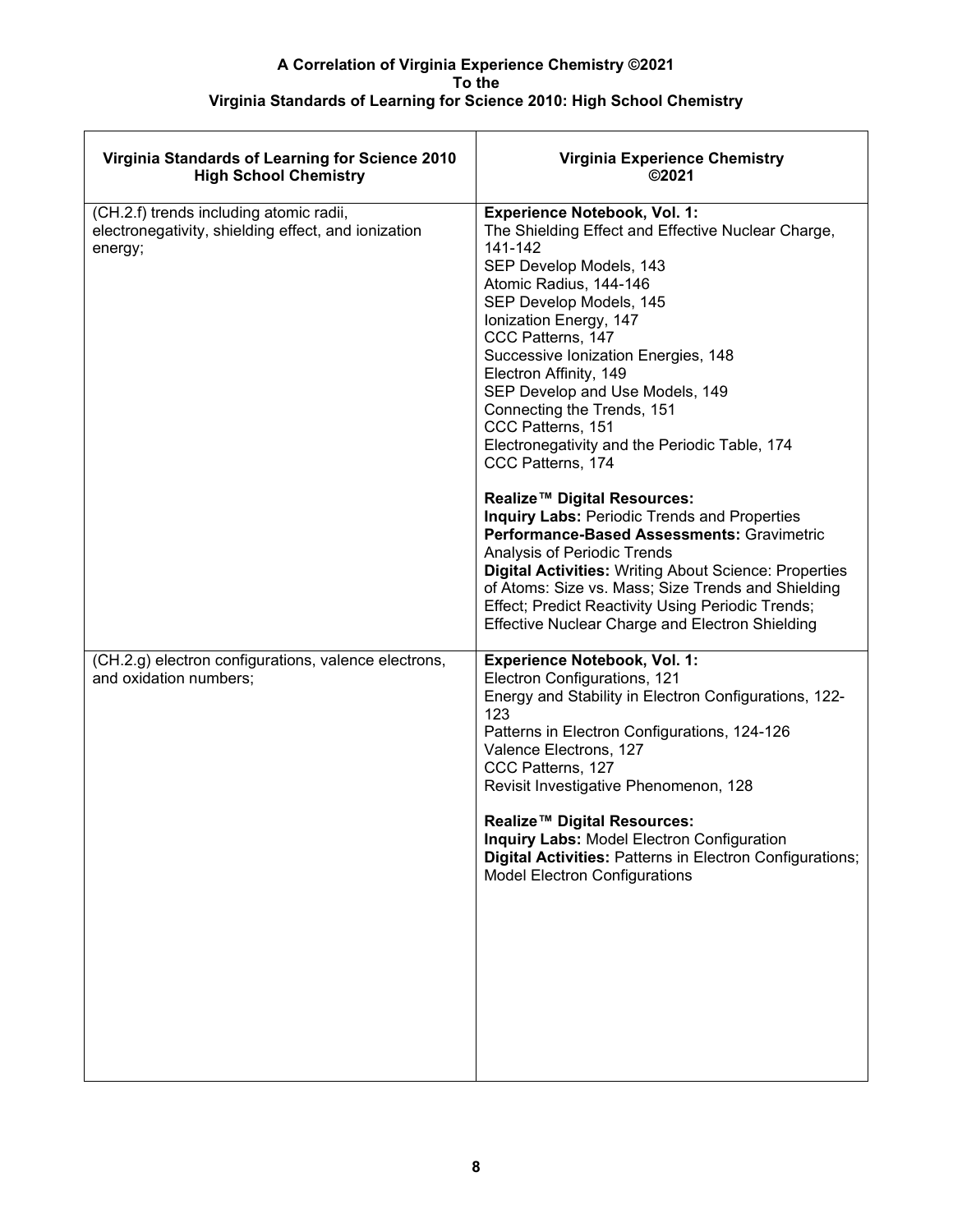| Virginia Standards of Learning for Science 2010<br><b>High School Chemistry</b>             | <b>Virginia Experience Chemistry</b><br>©2021                                                                                                                                                                                                                                                                                                                                                                                                                                                                                                                                        |
|---------------------------------------------------------------------------------------------|--------------------------------------------------------------------------------------------------------------------------------------------------------------------------------------------------------------------------------------------------------------------------------------------------------------------------------------------------------------------------------------------------------------------------------------------------------------------------------------------------------------------------------------------------------------------------------------|
| (CH.2.h) chemical and physical properties; and                                              | <b>Experience Notebook, Vol. 1:</b><br>The Modern Periodic Table, 134-136<br>The Periodic Table as a Predictive Model, 138-139<br>Coulomb's Law, 140                                                                                                                                                                                                                                                                                                                                                                                                                                 |
|                                                                                             | Realize™ Digital Resources:<br>Inquiry Labs: Elemental Metals, Nonmetals, and<br>Metalloids; Periodic Trends and Properties<br>Digital Activities: Periodic Properties; Electron<br><b>Configuration and Element Properties</b>                                                                                                                                                                                                                                                                                                                                                      |
| (CH.2.i) historical and quantum models.                                                     | <b>Experience Notebook, Vol. 1:</b><br>The Bohr Model, 112-113<br>The Bohr Model Representations of Atoms, 114<br>Revisiting the Atomic Model, 116-117<br>Revisit Investigative Phenomenon, 120<br>Realize™ Digital Resources:<br>Inquiry Labs: Evaluate the Bohr Model of the Atom<br>Digital Activities: Explore Bohr Model Patterns; The<br>Quantum Mechanical Model and Atomic Orbitals;<br>Evaluate Atomic Models; The History of Atomic<br><b>Models</b>                                                                                                                       |
| (CH.3) The student will investigate and understand how conservation of energy and matter is |                                                                                                                                                                                                                                                                                                                                                                                                                                                                                                                                                                                      |
| expressed in chemical formulas and balanced equations.<br>(CH.3.a) nomenclature;            | <b>Experience Notebook, Vol. 1:</b><br>Naming Ions, 185-186<br>Names of Ionic Compounds, 187<br>Compounds with Polyatomic Ions, 189<br>Sample Problem: Identifying Ionic Compounds, 190<br>Names of Molecular Compounds, 191<br>SEP Use Models, 191<br>Sample Problem: Identifying Molecular Compounds,<br>193<br>Revisit Investigative Phenomenon, 194<br>Realize <sup>™</sup> Digital Resources:<br>Inquiry Labs: Chemical Names and Formulas<br><b>Digital Activities: Infer Rules for Naming</b><br>Compounds; Comparing Compound Nomenclatures;<br>Infer Rules for Naming Acids |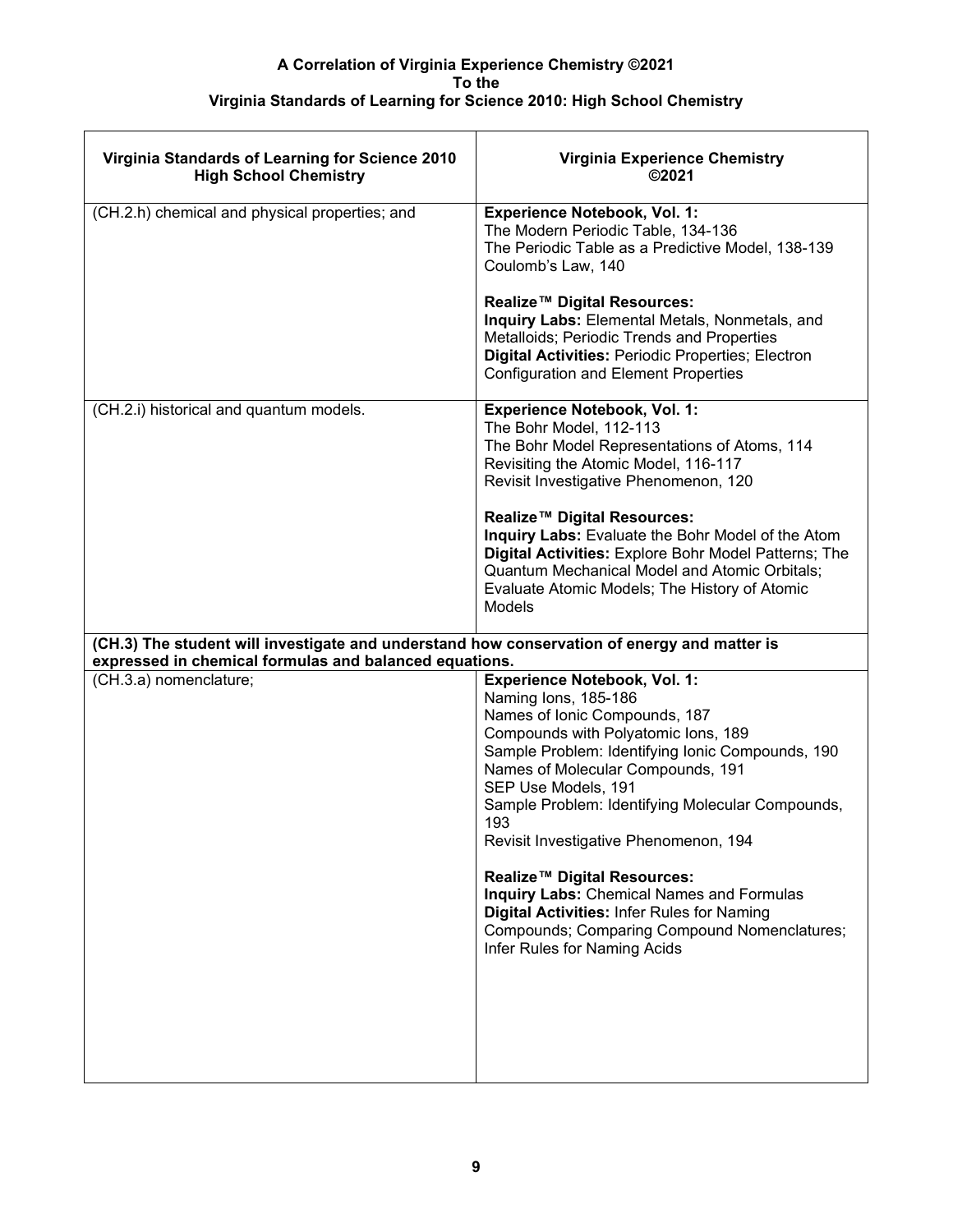| Virginia Standards of Learning for Science 2010<br><b>High School Chemistry</b> | <b>Virginia Experience Chemistry</b><br>©2021                                                                                                                                                                                                                                                                                                                                                                                                                                                                                                                                                                                                                                                           |
|---------------------------------------------------------------------------------|---------------------------------------------------------------------------------------------------------------------------------------------------------------------------------------------------------------------------------------------------------------------------------------------------------------------------------------------------------------------------------------------------------------------------------------------------------------------------------------------------------------------------------------------------------------------------------------------------------------------------------------------------------------------------------------------------------|
| (CH.3.b) balancing chemical equations;                                          | <b>Experience Notebook, Vol. 1:</b><br>Chemical Equations, 305-306<br>Balancing Equations, 308-309<br>Sample Problem: Balancing a Chemical Equation, 310<br>Sample Problem: Writing Chemical Equations for<br>Combination and Decomposition Reactions, 318<br>Sample Problem: Writing Chemical Equations for<br>Single-Replacement Reactions, 321<br>Sample Problem: Writing Chemical Equations for<br>Double-Replacement Reactions, 323<br>Sample Problem: Writing Chemical Equations for<br><b>Combustion Reactions, 325</b><br>Sample Problem: Writing and Balancing Net Ionic<br>Equations, 331<br>Sample Problem: Writing and Balancing Net Ionic<br>Equations, 335<br>Realize™ Digital Resources: |
|                                                                                 | <b>Inquiry Labs: Evaluate Chemical Reactions</b><br>Performance-Based Assessments: Identify<br><b>Evidence of Chemical Reactions</b><br><b>Digital Activities: Modeling Chemical Reactions;</b><br><b>Balance Combustion Equations</b>                                                                                                                                                                                                                                                                                                                                                                                                                                                                  |
| (CH.3.c) writing chemical formulas;                                             | <b>Experience Notebook, Vol. 1:</b><br>Formulas for Ionic Compounds, 188<br>Sample Problem: Identifying Ionic Compounds, 190<br>Formulas for Molecular Compounds, 192<br>CCC Patterns, 192<br>Sample Problem: Identifying Molecular Compounds,<br>193<br>Revisit Investigative Phenomenon, 194<br>Realize™ Digital Resources:<br><b>Inquiry Labs: Chemical Names and Formulas</b>                                                                                                                                                                                                                                                                                                                       |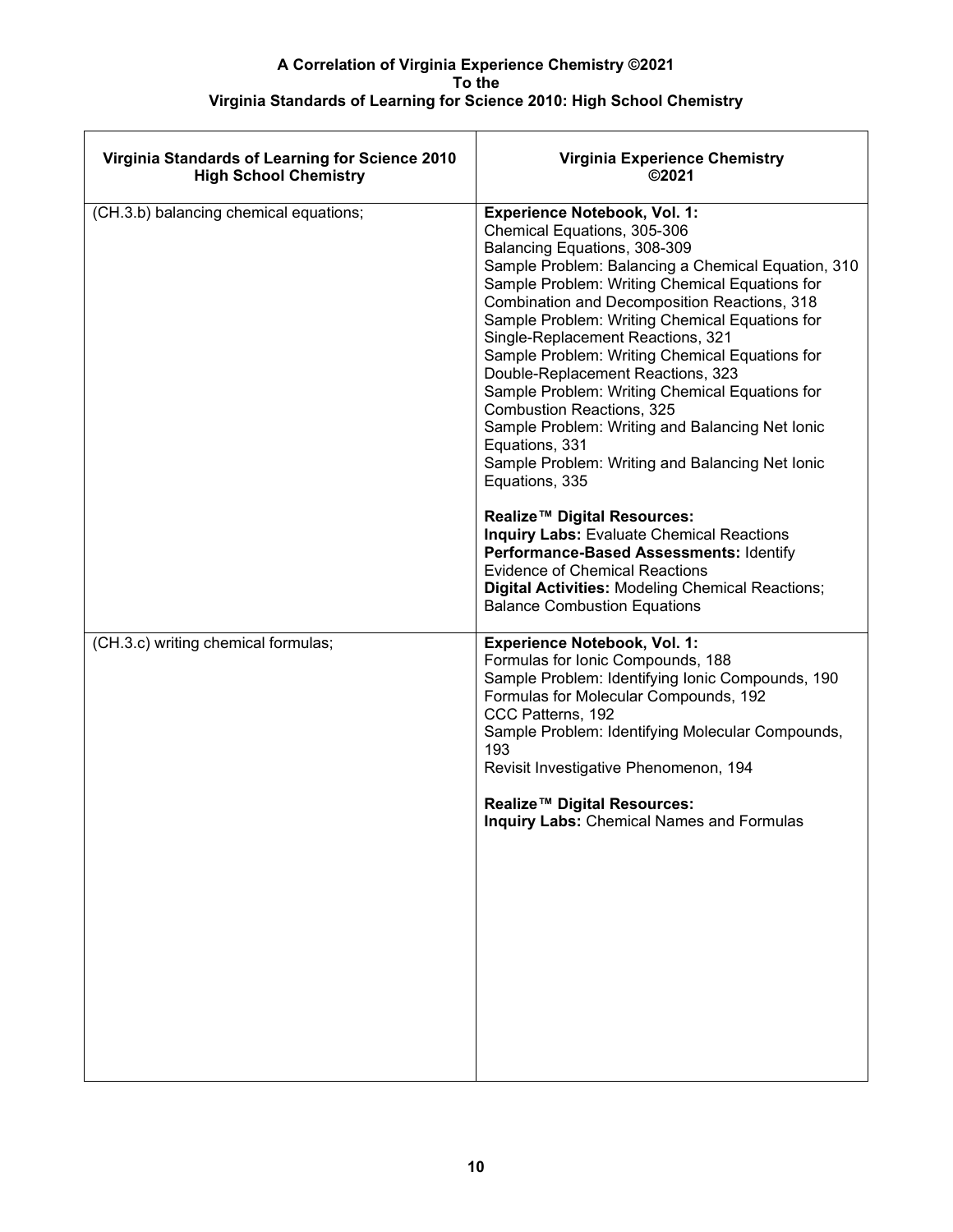| Virginia Standards of Learning for Science 2010<br><b>High School Chemistry</b> | Virginia Experience Chemistry<br>©2021                                                                                                                                                                                                                                                                                                                                                                                                                                                                                                                                                                                                                                                                                                                                                                                                                                                                                         |
|---------------------------------------------------------------------------------|--------------------------------------------------------------------------------------------------------------------------------------------------------------------------------------------------------------------------------------------------------------------------------------------------------------------------------------------------------------------------------------------------------------------------------------------------------------------------------------------------------------------------------------------------------------------------------------------------------------------------------------------------------------------------------------------------------------------------------------------------------------------------------------------------------------------------------------------------------------------------------------------------------------------------------|
| (CH.3.d) bonding types;                                                         | <b>Experience Notebook, Vol. 1:</b><br>Ionic Bonds, 158<br>CCC Cause and Effect, 159<br>Ionic Compounds, 160-161<br>CCC Matter and Energy, 161<br>Sea of Electrons Model, 165<br>SEP Compare Models, 165<br>Molecular Compounds, 169<br>Types of Covalent Bonds, 172<br>Revisit Investigative Phenomenon, 178<br>Realize™ Digital Resources:<br>Inquiry Labs: Characteristics of Ionic Bonds;<br>Investigative Metallic Bonds; Characteristics of<br><b>Covalent Bonds</b><br>Performance-Based Assessments: Qualitative<br>Analysis and Chemical Bonding<br>Digital Activities: Formation of Ionic Compounds;<br>Formation of Covalent Bonds                                                                                                                                                                                                                                                                                  |
| (CH.3.e) reaction types; and                                                    | <b>Experience Notebook, Vol. 1:</b><br>Types of Reactions, 315<br><b>Combination Reactions, 316</b><br>Decomposition Reactions, 317<br>Sample Problem: Writing Chemical Equations for<br>Combination and Decomposition Reactions, 318<br>Single-Replacement Reactions, 319<br>Sample Problem: Writing Chemical Equations for<br>Single-Replacement Reactions, 321<br>Double-Replacement Reactions, 322<br>Sample Problem: Writing Chemical Equations for<br>Double-Replacement Reactions, 323<br><b>Combustion Reactions, 324</b><br>Sample Problem: Writing Chemical Equations for<br><b>Combustion Reactions, 325</b><br>Predicting the Products of Reactions, 326-327<br>SEP Use a Model, 327<br>Revisit Investigative Phenomenon, 328<br>Realize <sup>™</sup> Digital Resources:<br><b>Inquiry Labs: Types of Chemical Reactions</b><br><b>Digital Activities: Classify Reactions and Predict</b><br><b>Their Products</b> |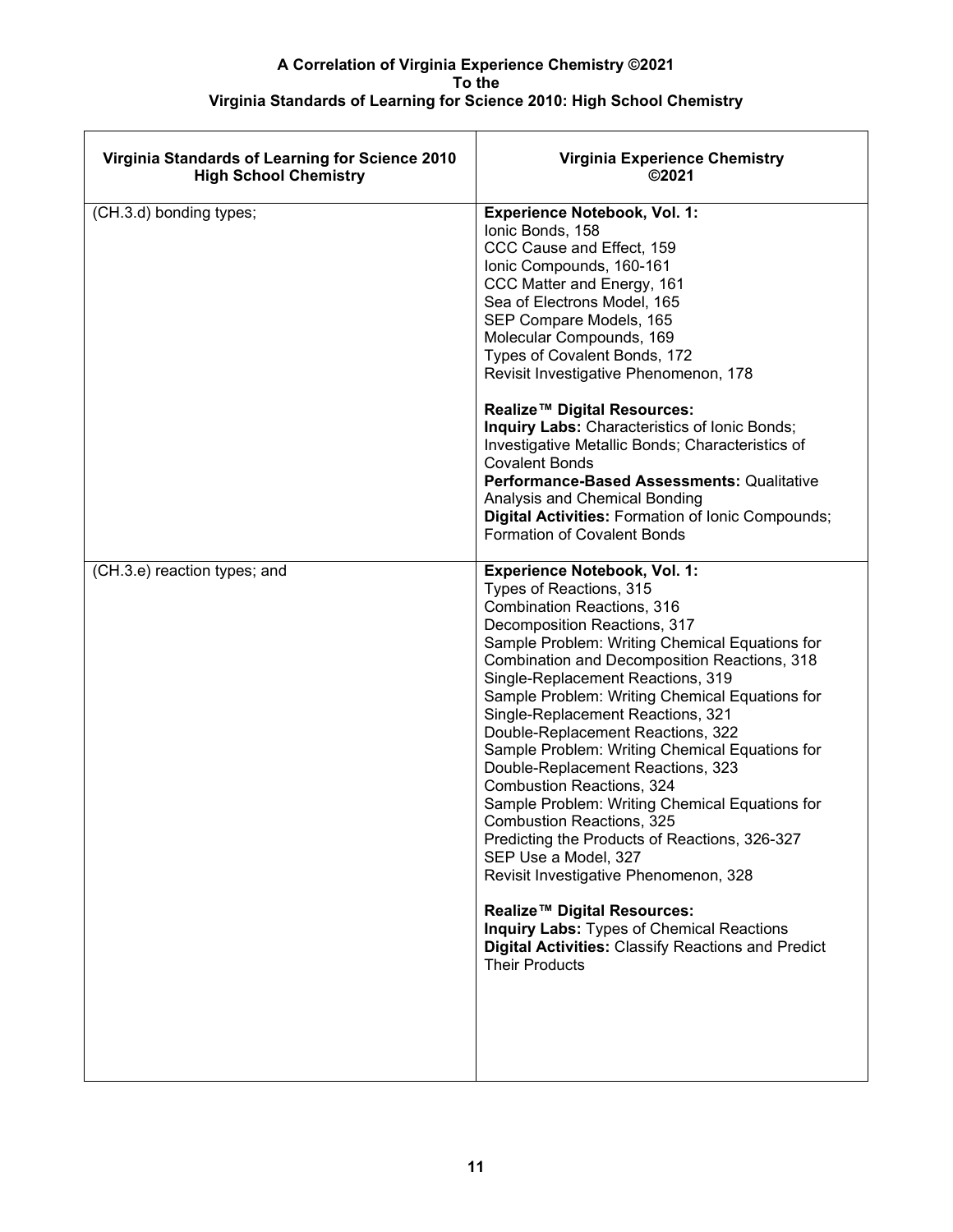| Virginia Standards of Learning for Science 2010     | <b>Virginia Experience Chemistry</b>                                                                                                                                                                                                                                                                                                                                                                                                                                                                                                                                                                                                                                                                                                                                                                                                                                                                                                                                                                                                                                                                                                                                                                                                                                        |
|-----------------------------------------------------|-----------------------------------------------------------------------------------------------------------------------------------------------------------------------------------------------------------------------------------------------------------------------------------------------------------------------------------------------------------------------------------------------------------------------------------------------------------------------------------------------------------------------------------------------------------------------------------------------------------------------------------------------------------------------------------------------------------------------------------------------------------------------------------------------------------------------------------------------------------------------------------------------------------------------------------------------------------------------------------------------------------------------------------------------------------------------------------------------------------------------------------------------------------------------------------------------------------------------------------------------------------------------------|
| <b>High School Chemistry</b>                        | ©2021                                                                                                                                                                                                                                                                                                                                                                                                                                                                                                                                                                                                                                                                                                                                                                                                                                                                                                                                                                                                                                                                                                                                                                                                                                                                       |
| (CH.3.f) reaction rates, kinetics, and equilibrium. | <b>Experience Notebook, Vol. 2:</b><br>Calculating Reaction Rates, 123<br>Collision Theory, 125<br>Effect of Concentration of Reaction Rates, 126<br>SEP Develop Models, 126<br>Effect of Temperature on Reaction Rates, 127<br>SEP Construct an Explanation, 127<br>Effect of Particle Size on Reaction Rates, 128<br>Revisit Investigative Phenomenon, 129<br>Activation Energy, 130<br>Lowering Activation Energy, 133-134<br>Chemical Equilibrium, 137<br>Le Chatelier's Principle, 138<br>How Concentration Affects Equilibrium, 139<br>SEP Design a Solution, 139<br>How Pressure Affects Equilibrium, 140<br>How Temperature Affects Equilibrium, 141<br>CCC Stability and Change, 141<br>Revisit Investigative Phenomenon, 142<br>Realize™ Digital Resources:<br>Inquiry Labs: Reaction Rates: Iodine Clock; Explore<br><b>Chemical Equilibrium</b><br>Performance-Based Assessments: Rates of<br><b>Reaction and Dissolution</b><br><b>Engineering Design Challenges: Use Equilibrium for</b><br>a Commercial Application<br>Digital Activities: Factors that Affect Reaction Rate;<br>Model Factors that Affect Reaction Rate; Glow Sticks<br>and Reaction Rate; Reaction Rates and Activation<br>Energy; Equilibrium Shifting; Optimize a Reversible<br>Reaction |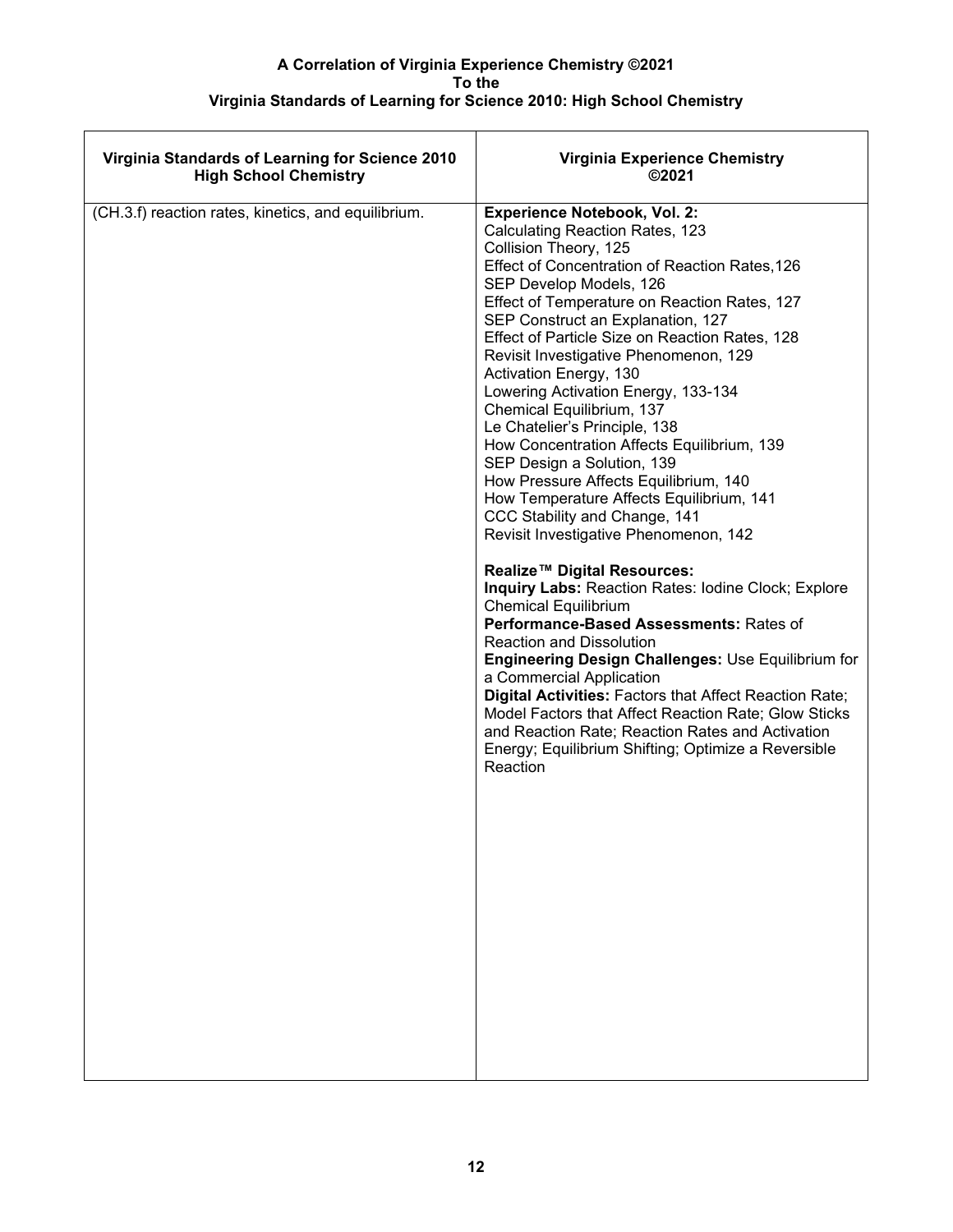| <b>Virginia Experience Chemistry</b><br>©2021                                                                                                                                                                                                                                                                                                                                                                                                                                                                                                                                                                                                                                                                                                                                                                                                                                                                                                                                                                                                                                                                   |
|-----------------------------------------------------------------------------------------------------------------------------------------------------------------------------------------------------------------------------------------------------------------------------------------------------------------------------------------------------------------------------------------------------------------------------------------------------------------------------------------------------------------------------------------------------------------------------------------------------------------------------------------------------------------------------------------------------------------------------------------------------------------------------------------------------------------------------------------------------------------------------------------------------------------------------------------------------------------------------------------------------------------------------------------------------------------------------------------------------------------|
| (CH.4) The student will investigate and understand that chemical quantities are based on molar                                                                                                                                                                                                                                                                                                                                                                                                                                                                                                                                                                                                                                                                                                                                                                                                                                                                                                                                                                                                                  |
| <b>Experience Notebook, Vol. 1:</b><br>Avogadro's Hypothesis, 275<br>The Mole-Volume Relationship, 276<br>Sample Problem: Calculating Gas Quantities at STP,<br>277<br>Realize™ Digital Resources:<br>Digital Activities: Mole Road Map; Model Molar<br>Mass and Molar Volume; Introduction to STP                                                                                                                                                                                                                                                                                                                                                                                                                                                                                                                                                                                                                                                                                                                                                                                                              |
| Experience Notebook, Vol. 1:<br>Interpreting Chemical Equations, 342<br>Proportionality of Reactants and Products, 345<br>Mole Ratios, 347<br>Mole-Mole Calculations, 348<br>SEP Use Mathematics, 348<br>Sample Problem: Calculating Moles of a Product, 349<br>Mass-Mass Calculations, 350<br>Sample Problem: Calculating the Mass of a Product,<br>351<br>Volume-Volume Calculations, 352<br>Sample Problem: Calculating the Volume of a<br>Product, 353<br>A Roadmap for Solving Stoichiometric Problems, 354<br>Sample Problem: Calculating Molecules of a Product,<br>355<br>Revisit Investigative Phenomenon, 356<br>Limiting and Excess Reagents, 358<br>Realize <sup>™</sup> Digital Resources:<br><b>Inquiry Labs: Identify Unknowns Through</b><br>Stoichiometry; Determination of Reaction Output;<br>Formation of Barium Iodate<br>Performance-Based Assessments: The<br>Stoichiometry of Filling a Balloon<br>Engineering Design Challenges: Build a Film<br><b>Canister Rocket</b><br>Digital Activities: Proportional Relationships in<br><b>Chemical Reactions; Understanding Stoichiometry</b> |
|                                                                                                                                                                                                                                                                                                                                                                                                                                                                                                                                                                                                                                                                                                                                                                                                                                                                                                                                                                                                                                                                                                                 |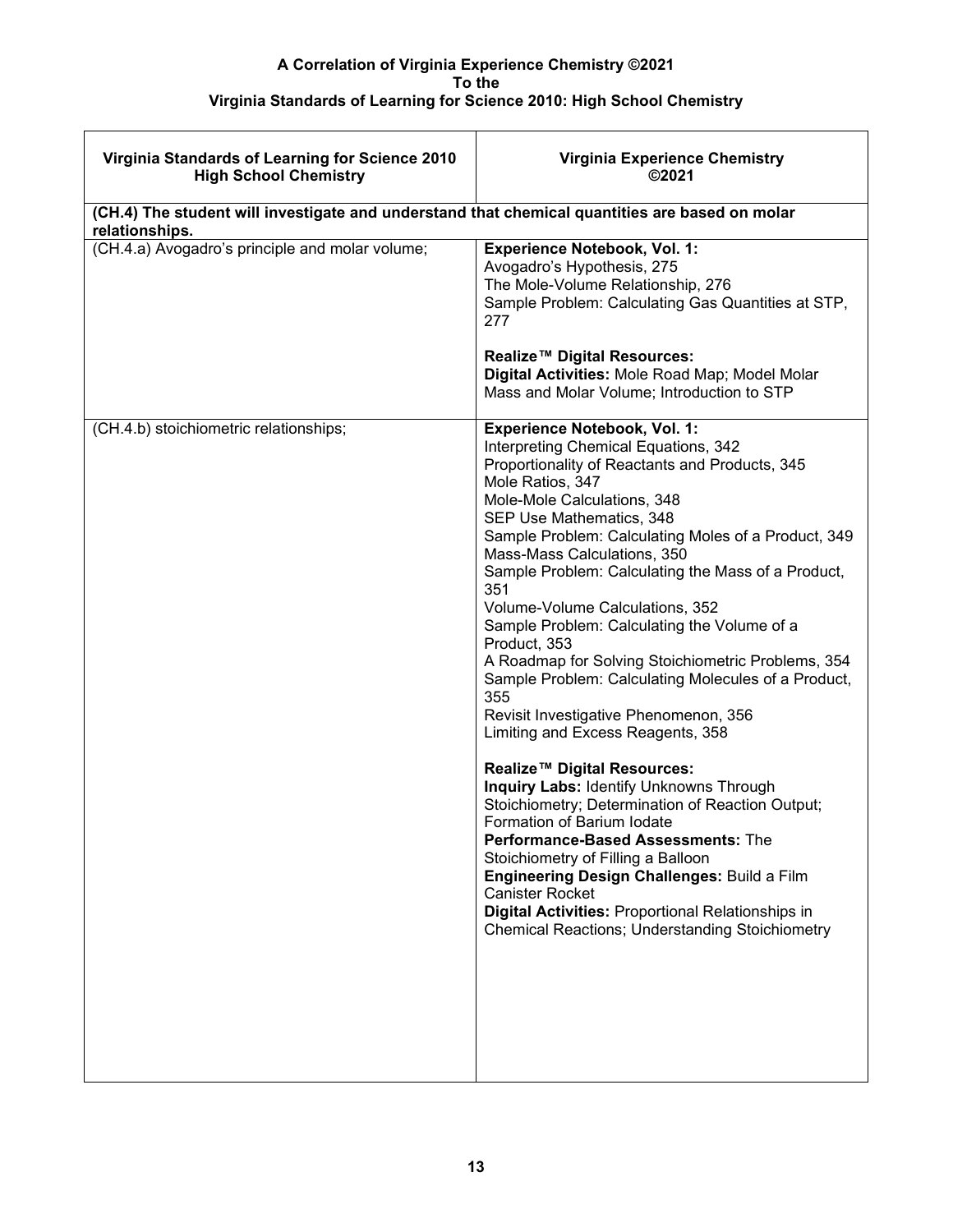| Virginia Standards of Learning for Science 2010<br><b>High School Chemistry</b>                                                                                   | Virginia Experience Chemistry<br>©2021                                                                                                                                                                                                                                                                                                                                                                                                                                                                                                                                                                                                                                                                                                                                                                                                                                                                                                                                                                 |
|-------------------------------------------------------------------------------------------------------------------------------------------------------------------|--------------------------------------------------------------------------------------------------------------------------------------------------------------------------------------------------------------------------------------------------------------------------------------------------------------------------------------------------------------------------------------------------------------------------------------------------------------------------------------------------------------------------------------------------------------------------------------------------------------------------------------------------------------------------------------------------------------------------------------------------------------------------------------------------------------------------------------------------------------------------------------------------------------------------------------------------------------------------------------------------------|
| (CH.4.c) solution concentrations; and                                                                                                                             | <b>Experience Notebook, Vol. 1:</b><br>Molarity, 291-292<br>Sample Problem: Calculating Molarity, 293<br>Dilutions, 295-296<br>Sample Problem: Preparing a Dilute Solution, 297<br>Realize <sup>™</sup> Digital Resources:<br><b>Inquiry Labs: Preparation of Solutions</b><br><b>Digital Activities: Making Dilutions; Model Measures</b><br>of Concentration                                                                                                                                                                                                                                                                                                                                                                                                                                                                                                                                                                                                                                         |
| (CH.4.d) acid/base theory; strong electrolytes, weak<br>electrolytes, and nonelectrolytes; dissociation and<br>ionization; pH and pOH; and the titration process. | <b>Experience Notebook, Vol. 1:</b><br>Electrolytes and Nonelectrolytes, 244-245<br><b>Experience Notebook, Vol. 2:</b><br>Defining Acids and Bases, 147-149<br>The Self-Ionization of Water, 150<br>Calculating pH, 151-152<br>Sample Problem: Calculating pH from H <sub>3</sub> O <sup>+</sup><br>Concentration, 153<br>Strengths of Acids and Bases, 154<br>Revisit Investigative Phenomenon, 155<br>Acid-Base Titrations, 162<br>Titrations and pH Curves, 163<br>SEP Interpret Data, 163<br>Sample Problem: Determining the Concentration by<br>Titration, 164<br>Realize <sup>™</sup> Digital Resources:<br>Inquiry Labs: Measure Acid Strength; Titrations -<br>The Study of Acid-Base Chemistry<br>Performance-Based Assessments: Quantitative<br>Analysis of Acid Rain<br><b>Engineering Design Challenges: Design a Natural</b><br>pH Indicator<br>Digital Activities: Exploring Acid Strength and<br>Concentration; Conductivity of Strong and Weak<br>Acids; Model an Acid-Base Titration |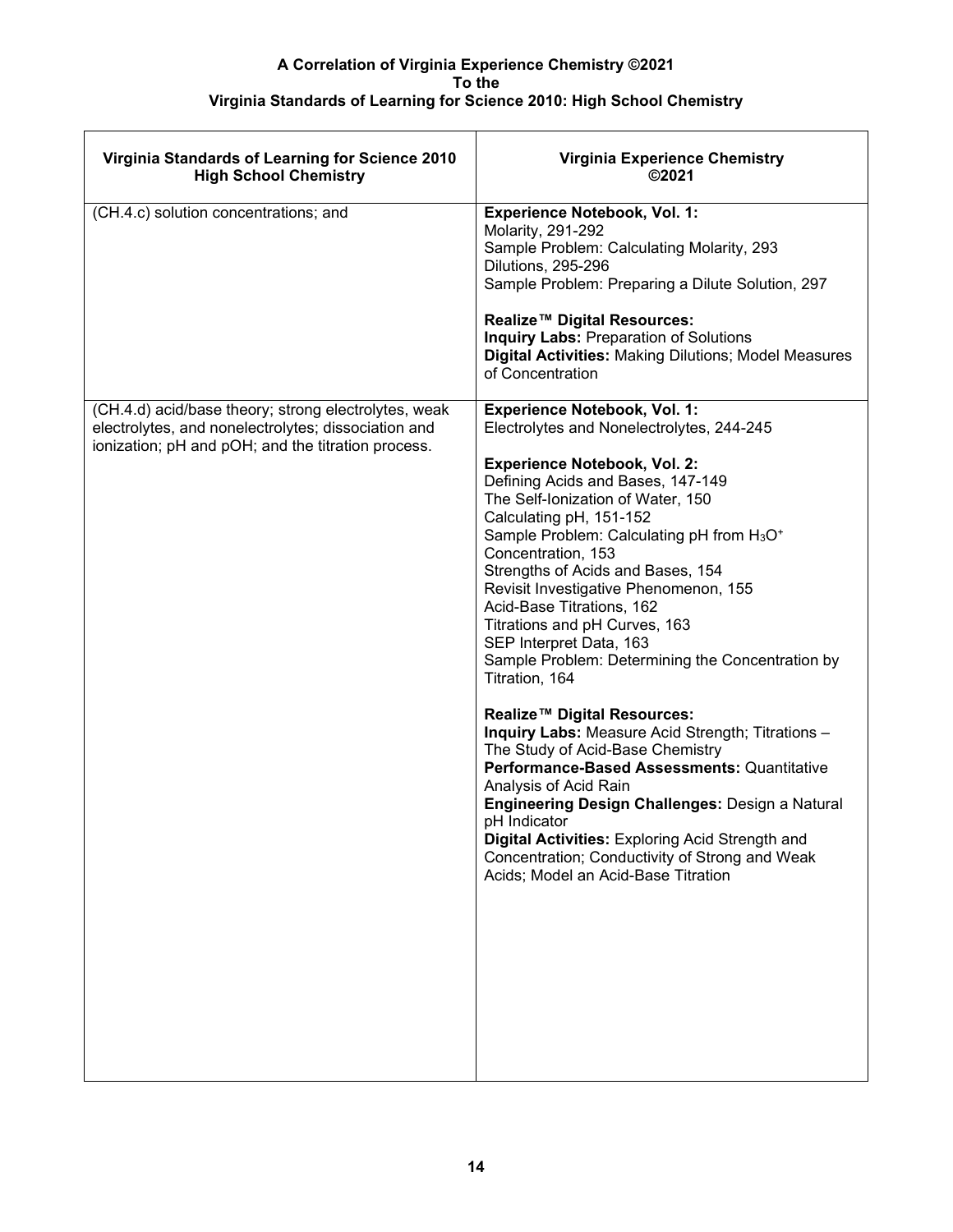| Virginia Standards of Learning for Science 2010<br><b>High School Chemistry</b>                                                                             | <b>Virginia Experience Chemistry</b><br>©2021                                                                                                                                                                                                                                                                                                                                                                                                                                                                                                                                                                                                                                                                              |
|-------------------------------------------------------------------------------------------------------------------------------------------------------------|----------------------------------------------------------------------------------------------------------------------------------------------------------------------------------------------------------------------------------------------------------------------------------------------------------------------------------------------------------------------------------------------------------------------------------------------------------------------------------------------------------------------------------------------------------------------------------------------------------------------------------------------------------------------------------------------------------------------------|
| (CH.5) The student will investigate and understand that the phases of matter are explained by kinetic<br>theory and forces of attraction between particles. |                                                                                                                                                                                                                                                                                                                                                                                                                                                                                                                                                                                                                                                                                                                            |
| (CH.5.a) pressure, temperature, and volume;                                                                                                                 | <b>Experience Notebook, Vol. 1:</b><br>Temperature, 12-13<br>Kinetic Theory and a Model for Gases, 200<br>Common Gases, 201<br>Gas Pressure, 202-203<br>Kinetic Energy and Particle Motion in Solids, Liquids,<br>and Gases, 205<br>Realize™ Digital Resources:<br>Inquiry Labs: Relationships Between Gas Variables;<br>The Ideal Gas Law                                                                                                                                                                                                                                                                                                                                                                                 |
| (CH.5.b) partial pressure and gas laws;                                                                                                                     | <b>Experience Notebook, Vol. 1:</b><br>Solubility and Pressure, 254<br>Sample Problem: Using Henry's Law, 255<br>Realize <sup>™</sup> Digital Resources:<br>Inquiry Labs: Relationships Between Gas Variables;<br>The Ideal Gas Law                                                                                                                                                                                                                                                                                                                                                                                                                                                                                        |
| (CH.5.c) vapor pressure;                                                                                                                                    | <b>Experience Notebook, Vol. 1:</b><br>Vapor Pressure and Boiling, 218-219<br>SEP Interpret Data, 219                                                                                                                                                                                                                                                                                                                                                                                                                                                                                                                                                                                                                      |
| (CH.5.d) phase changes;                                                                                                                                     | <b>Experience Notebook, Vol. 1:</b><br>Phase Changes, 213-214<br>SEP Analyze Data, 214<br>Heating a Liquid, 215<br>Evaporation and Condensation, 216-217<br>Heating a Solid, 220<br>Sublimation, 221<br>Phase Diagrams, 222<br>Heat During Phase Changes, 387<br>Structure and Changes of State, 392<br>Evaporation, 393<br>Revisit Investigative Phenomenon, 394<br>Realize™ Digital Resources:<br>Inquiry Labs: Measure the Energy of a Phase<br>Change; The Heat of Melting Ice<br>Digital Activities: Analyze Phase Diagrams; Phase<br>Changes and Intermolecular Forces; Phase<br>Transitions and Particle Motion; Phase Change<br>Graphs; Enthalpy Diagrams for Phase Changes;<br>Energy Changes in Changes of State |